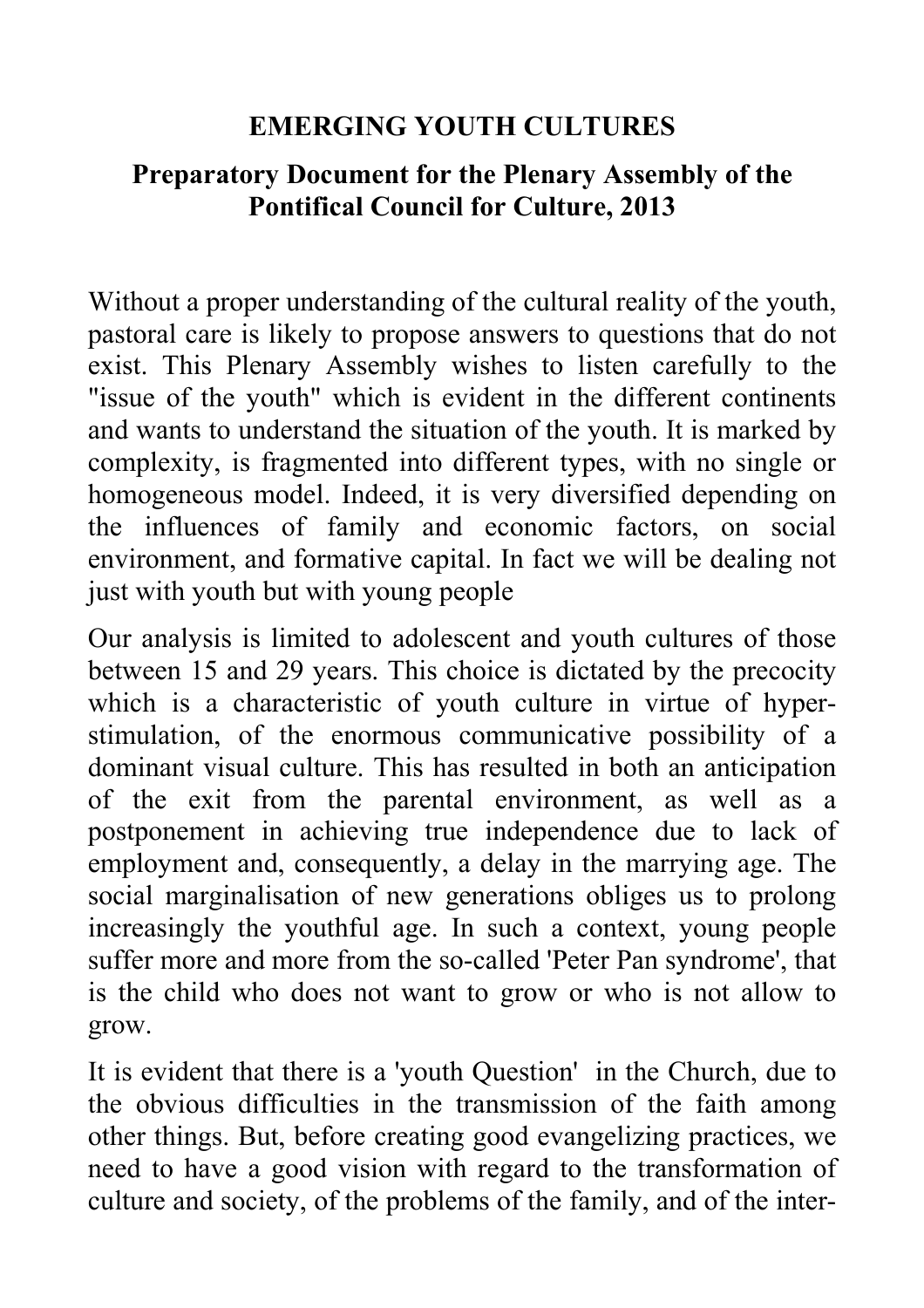generational conflict. Listening to the new generations and considering their situation is a valuable opportunity and a must for adults and for the Christian communities.

We are confronted with a new phenomenon that requires a new understanding and a new reformulation. Young people are like 'spies' (acute sensors) sensitive to the social contradictions in which we live, somehow anticipating the evolution of society. We cannot make judgments about them without a prior effort at reflection.

Here are some of the questions that we pose:

What is new in the world of young people? What data emerges from cultural analysis, from research and from sociological studies on youth in the last few years? What are the main challenges and tensions that characterize the young? How does cultural change affect new generations? What do we know of the vital dialectics (existentials) of the youth? How should we communicate with the new generations? Are they really the "emotional illiterates"? How do we see the new youth socialization? What are the emerging values, the most salient trends in the area of values, in the search for identity and relationships with the adult world? How can we interpret the hermeneutical key cultural changes that are taking place? What model of life should be imposed on young people? How can the relationship between the new generations and faith be developed? Do the young people with their leadership qualities constitute a strategic resource and an opportunity for the society and the Church? Are we faced with a generation lost to the Church or in front of a future of believers without belonging or of nonpracticing members?

Attempting to give an answer, although brief and concise, to these questions will be the task of the next plenary Assembly of our Dicastery, which will allow us to offer our contribution to a fuller integration of young people in the life of the Church.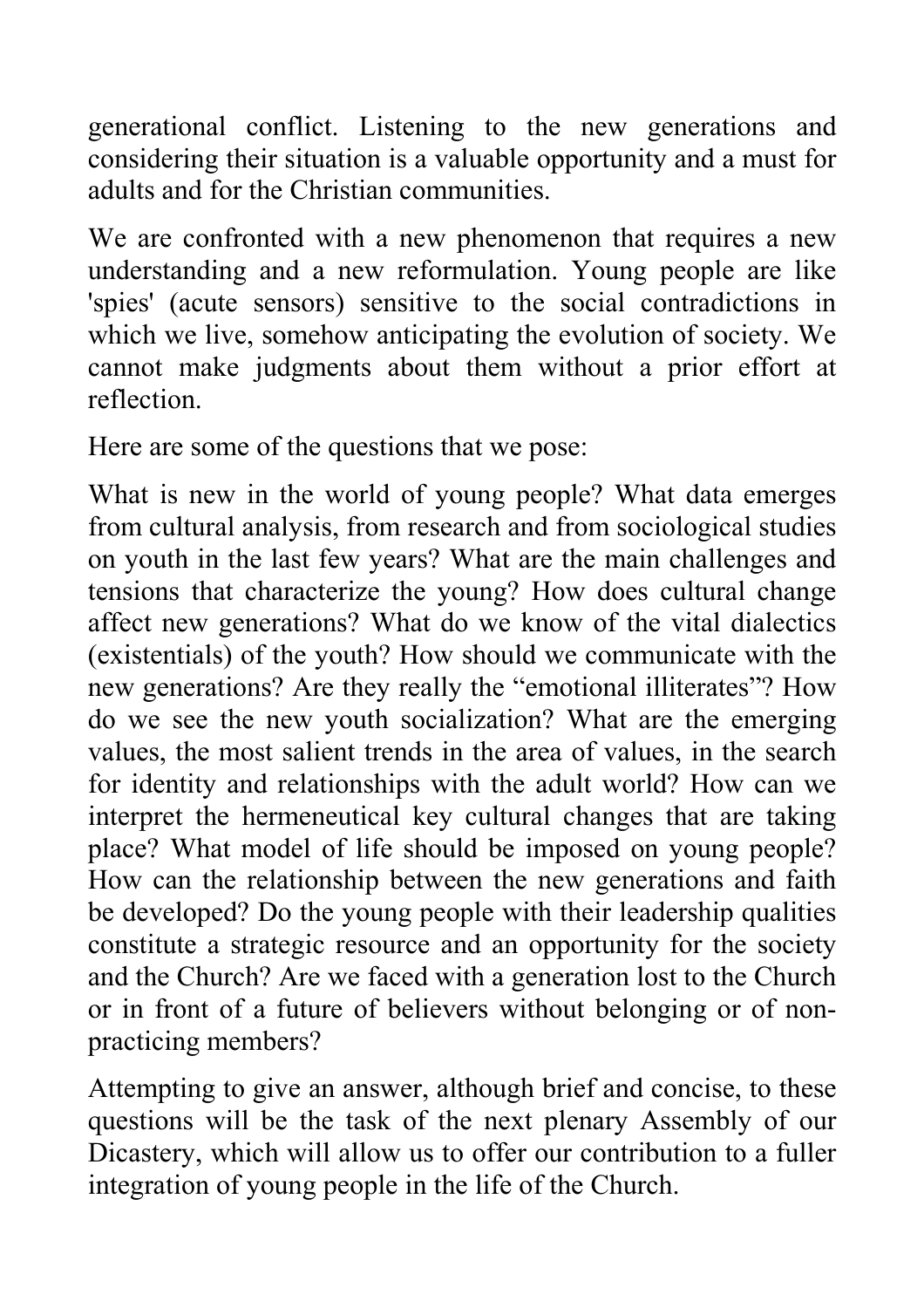## 1. Our approach: cultural analysis and the critical sympathy

The theme of young people is very vast, and so it would be necessary to study it from a perspective appropriate to the competence of our Dicastery itself. This perspective could be that of cultural analysis. The cultural analysis presupposes the perception of dominant values, of the scale of interests, of trends, evolutions and changes in social practices, the typical models of behavior, customs and traditions, the judgments of the group, in the processes of socialization of new generations. Cultural analysis is exercised at two levels, the first being that of the descriptive inventory that redesigns, as objectively as possible, the distinctive hallmarks of a culture. The second aims to interpret the meaning of culture for those who live (live in it, experience it). Every culture comprises elements which are not narrated and which we must bring out through an in-depth analysis of cultural symbols, of latent meanings which reveal behaviors and cultural expressions. The discomfort of the youth situation runs against two factors: on the one hand, cultural transformations taking place, and on the other hand, the inadequacy of ideas and expressions to interpret the changes underway.

We cannot understand many of the things that young people think or do without a profound process of sympathy and understanding toward them. We must try to understand the phenomenon from the perspective of the young people, because they are the most sensitive to and are exposed to these transformations.

2. The phenomenological overview

Situating ourselves in a globalised world

Youth in developing countries make up the largest segment of the world population growth. More than half of the 5 billion people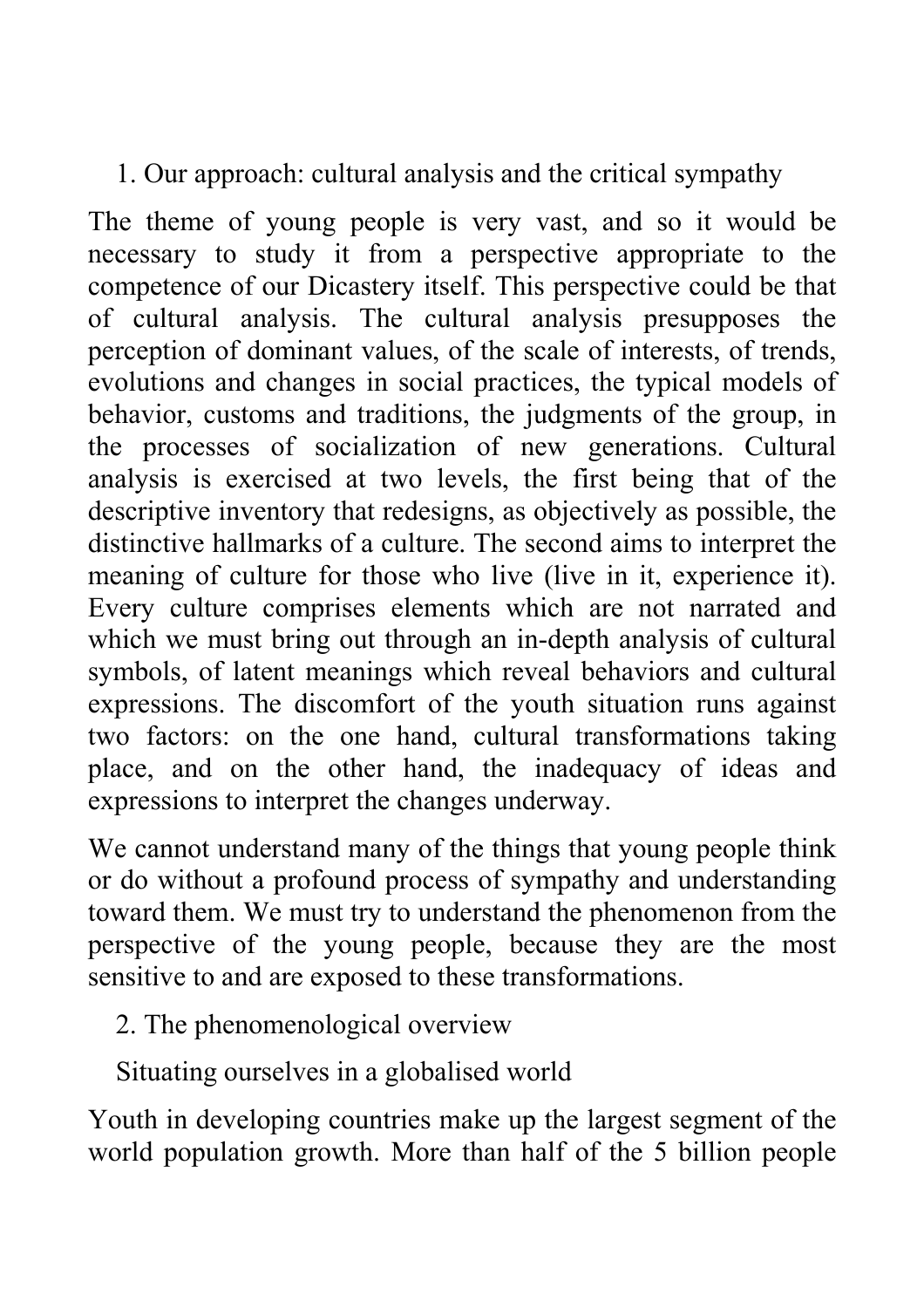living in these countries are less than 25 years of age. In this context, youth are not only the future but also form the present.

- Children and youth constitute almost 50% of the population of developing countries.
- 85% world youth between 15 and 24 years live in these countries.
- Approximately 238 million young people survive on less than a dollar a day, which constitutes 25% of people living in extreme poverty in the world.
- About 133 million people between 15 and 24 years do not know how to read or write
- Between a third and one-half of youth whose age fluctuates between 15 and 24 years did not have a job in many developing countries. At the global level, young people make up to 41% of the total number of unemployed persons.
- About half of the newly infected persons by HIV/AIDS are young people under 25 years.
- Almost 12 million young people live infected with HIV/AIDS. In countries with higher incidence of this evil, the projections tell us that, in the future, about 75% of the young people of 15 years will die due to AIDS.

### **Radical changes in human experience.**

In fluid fragmented, fleeting times, cultural instability reigns, combined with political economic and educational instability. Adolescents and young people have an incomplete and weak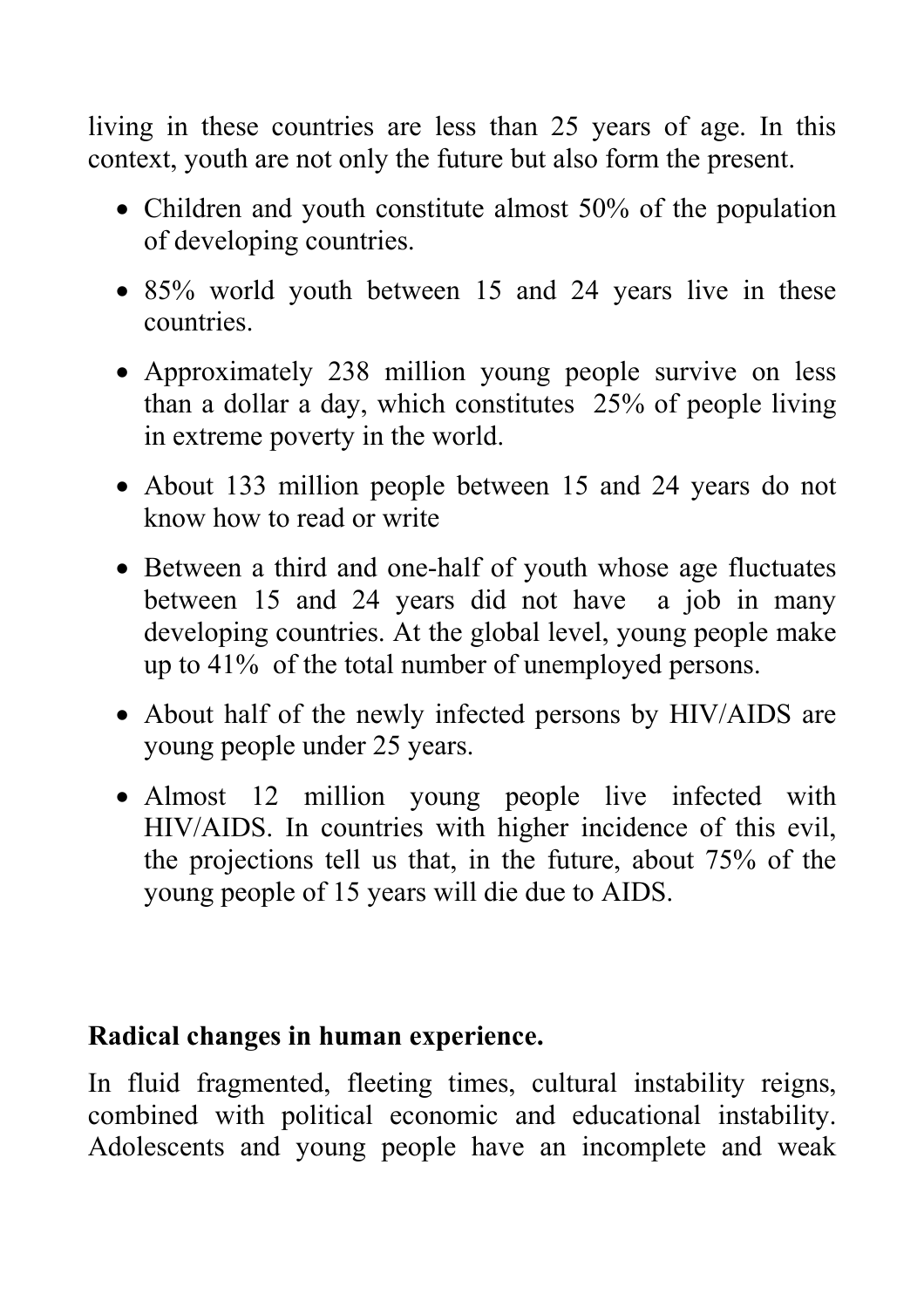identity in reference to the cultural canon of adults that is not transmitted.

The epochal transformation that we are experiencing certainly raises great theoretical questions, and, above all, a more serious practical or existential uncertainty. It would not be wrong to characterize the contemporary human being as a "fair weather man" an expression coined by literature to describe in depth this vague and intangible feeling of anguish and loss that produces a discomfort difficult to explain, but with deep roots, which penetrates into men and women of our time.

The most negative consequences and risks fall back on the lives of vulnerable and disadvantaged persons, where, among others, are young people. These are described as marginal, invisible or absent in historical and cultural processes of society.

Being "young" has become one of the greatest, almost mythical reference of our culture, virtually the only social model available to everyone. However, the symbolic supremacy of youth lifestyle hides a society that, in practice, abandons youth to their luck, and confines them to the last places in the hierarchy of interests that move it.

It is necessary to open a breach in the pessimism and develop faith in the youth. In various feedbacks received from members and Consultors, as well as numerous essays and sociological and cultural surveys, adolescents and youth appear to be painted in dark colors: reasons for concern are the crisis in the education system, the early school dropouts, the difficulties in the labour market, the scarce value given to and the limited voice of youth.

The school seems to be struck by serious educational problems, like the difficult social inclusion, the lack of motivation to study, the lack of desire to grow and invest in the future.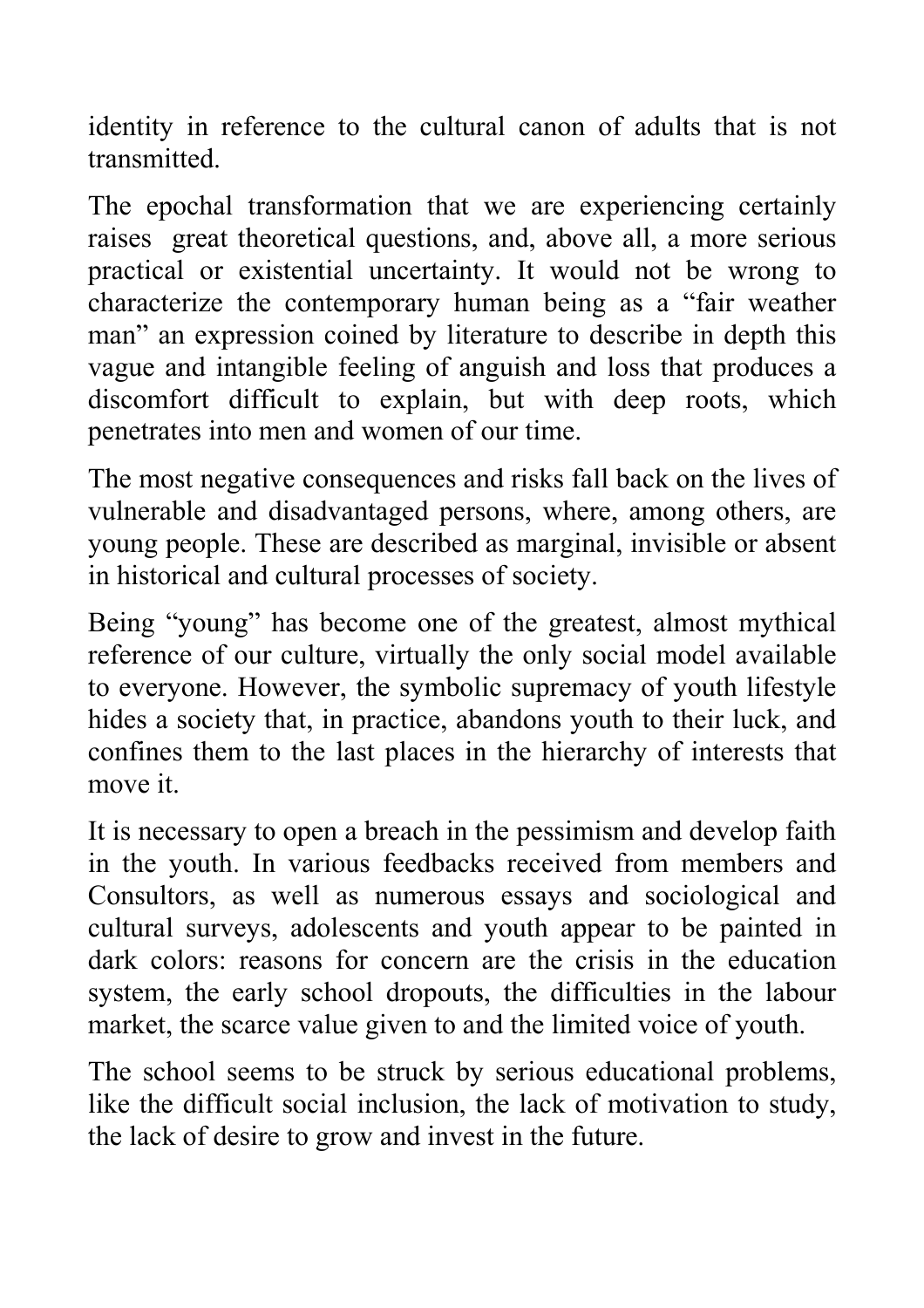On the more psychological side we are presented with an age that is affected by painful tensions and by deep disturbances (teenagers who are bored set on fire a homeless person, girls who sell their own intimate photographs for a recharge on their mobile phones, teenagers who run riot on Saturday evening, everyday events of violence, etc. ).

# **Principal Charateristics**:

- 1. Affective culture that gives precedence to the feeling, to immediate emotion; Where the feelings orient the desire, the impressions determine the intelligence, the pursuit of sensual pleasure and the exposure of intimacy are nourished by mass culture. Lured by feelings, they move about like nomads more by impulse than by conviction, preferring the present rather than living with total intensity. They are little disposed to a an essentialist conception of morality, to fulfill duties assigned to them. The rules of the knowing-living are built in daily interaction.
- 2. Self centric culture, determined by pragmatic individualism, as an absolute value, with the consequent privatization of faith and denial of belief. An arbitrary logic of "save" or "delete" that which is of interest, withstands a system of order, of principles, of ethics. In evident contradiction the culture of generous and selfless volunteerism expresses itself with a surprising availability.
- 3. Consumer culture, seduced by the siege and the strong market forces, greatly conditioned on the model of success, of competitiveness, productivity; generator of aggressiveness (video games of children, bullying and hooliganism). This culture produces victims of poverty and social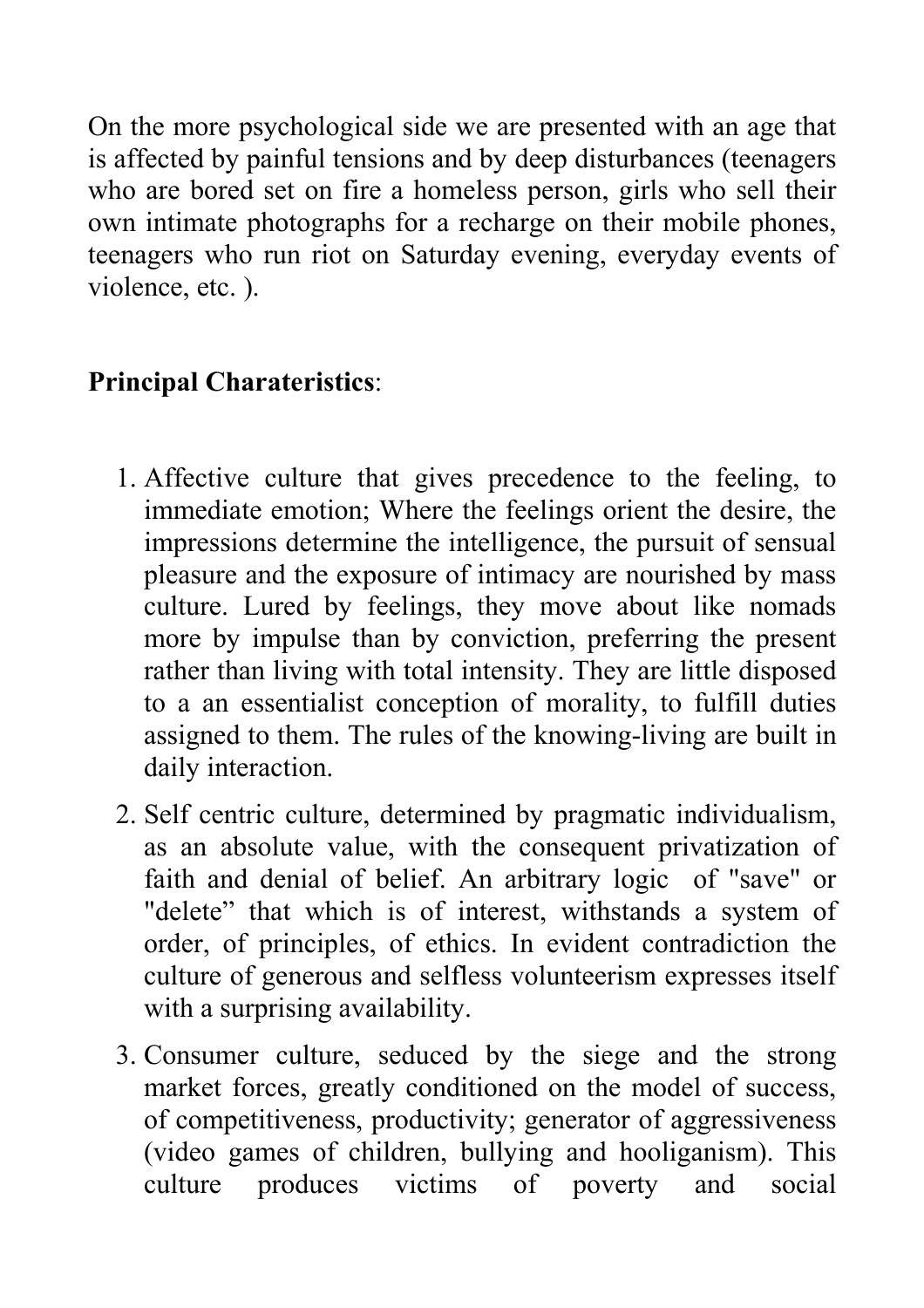marginalization, unemployment or underemployment, drug trafficking, gangs etc. As regards drugs, society does not know how to answer to the growing demand for artificial modification of mental states. The new generations offer original contributions and react effectively, inventing unedited forms of humanity.

- 4. Culture of social indifference, with the loss of utopian and ideological tension, political apathy, resignation and melancholy. Many young people seem to be living in another world, "disconnected" from the real one, to escape the unbearable complexity of life; but are looking for alternatives to everyday tensions. The desire to escape from the world is the expression of a revolt against a society that does not appreciate their training and offers small goals, corruption and inconsistency. Many of the adolescents and young people do not want to be defined as being deprived of commitment, and even less perceive themselves in conditions of hardship or risk. In spite of everything, we are, in fact, in some places, in front of a youth apparently happy, that has made consumption and idleness its key of identification.
- 5. Digital culture, with a revolution in the reference points for mental and social human growth. Rapidly developing technical appliances, with the transition from mobile phones to tablets, and the spread of virtual social communication transform the quality of shared information, create new challenges for discernment and open up opportunities for an active cooperation and an effective involvement.
- 6. A flattened culture of fast humanism, light entertainment, dominated by the logic of life as a spectacle, sensationalist, promoter of mediocrity and destined for futility, the promoter of capitulation and despair, which moves fleetingly from slowdown to rapidity, from euphoria to depression. At the same time, young people are particularly adept at pursuing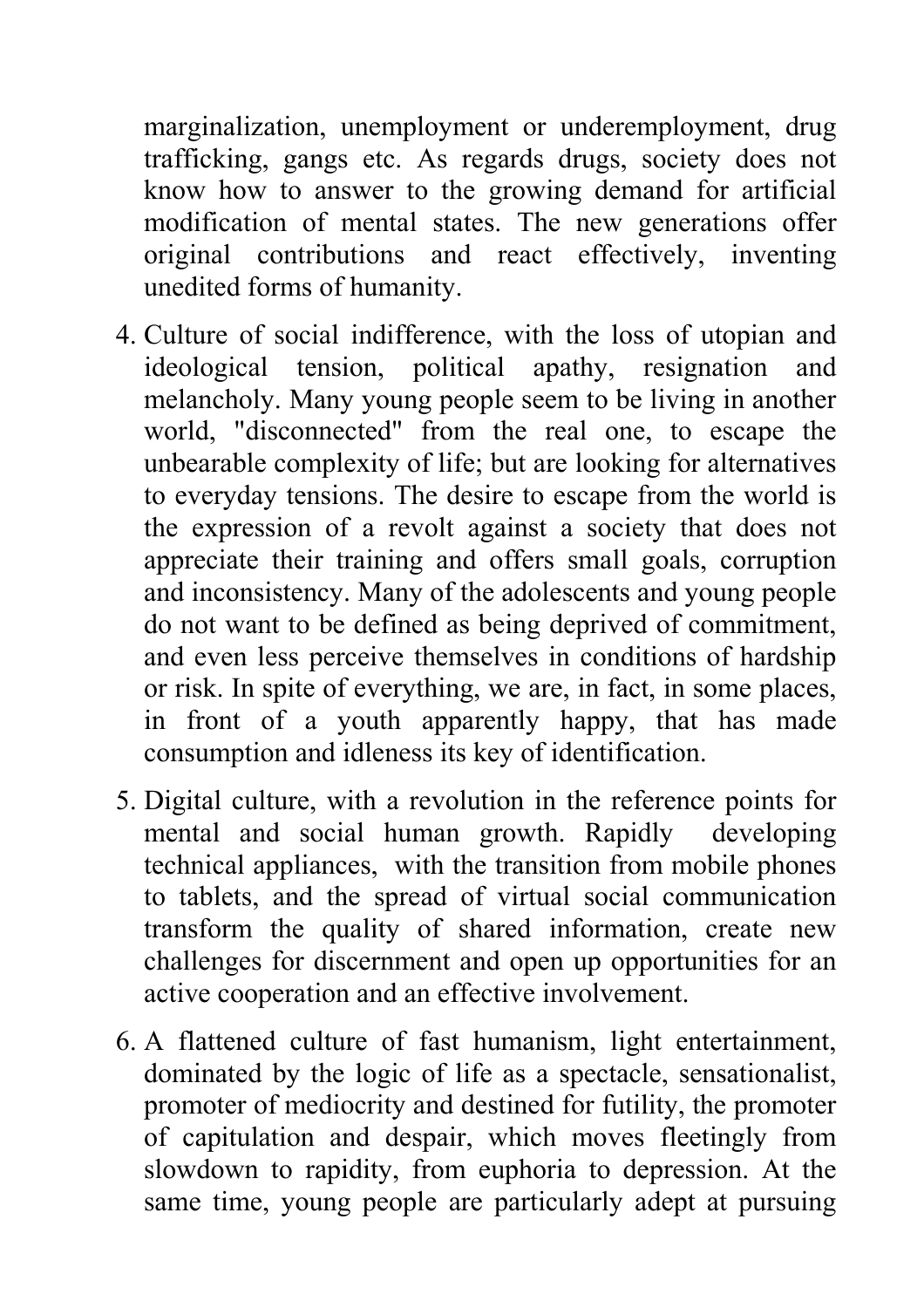realistic, significant goals, according to their measure, even though in difficult conditions.

- 7. Performative culture, expressed in playful practices and attitudes (radical sports, nightlife) aesthetic work (inscriptions left on urban buildings and their own bodies; mode of dressing according to a specific style of the Group).
- 8. New religious cultures of youth, aggregated in new communities and new movements. They correspond to the need of belonging to a group. Under certain circumstances, they become capable of assuming social and cultural initiatives in contexts never imagined. There are good experiences when young people become the protagonists of a new expression of the Christian faith.
- 3. Critical Vision, toward creators of a new culture

The churches are called to face a big challenge to understand a new language and a new model of communication and local dialects, and to assist in building codes in which the Christian view would be decisive.

Main attitudes:

- 1. Building an elementary grammar of existence capable of transforming nomads lost along flattened or interrupted paths into pilgrims, on the affective cultural, spiritual and religious level. Once they do not define themselves anymore by their positions but by their itineraries, it would be necessary to walk the path of relevance to access to that of truth.
- 2. Freeing people dependent on their social and cultural environment in search of immediate gratification of the senses into autonomous and independent people. Enhancing the experience of the body as a place of openness to the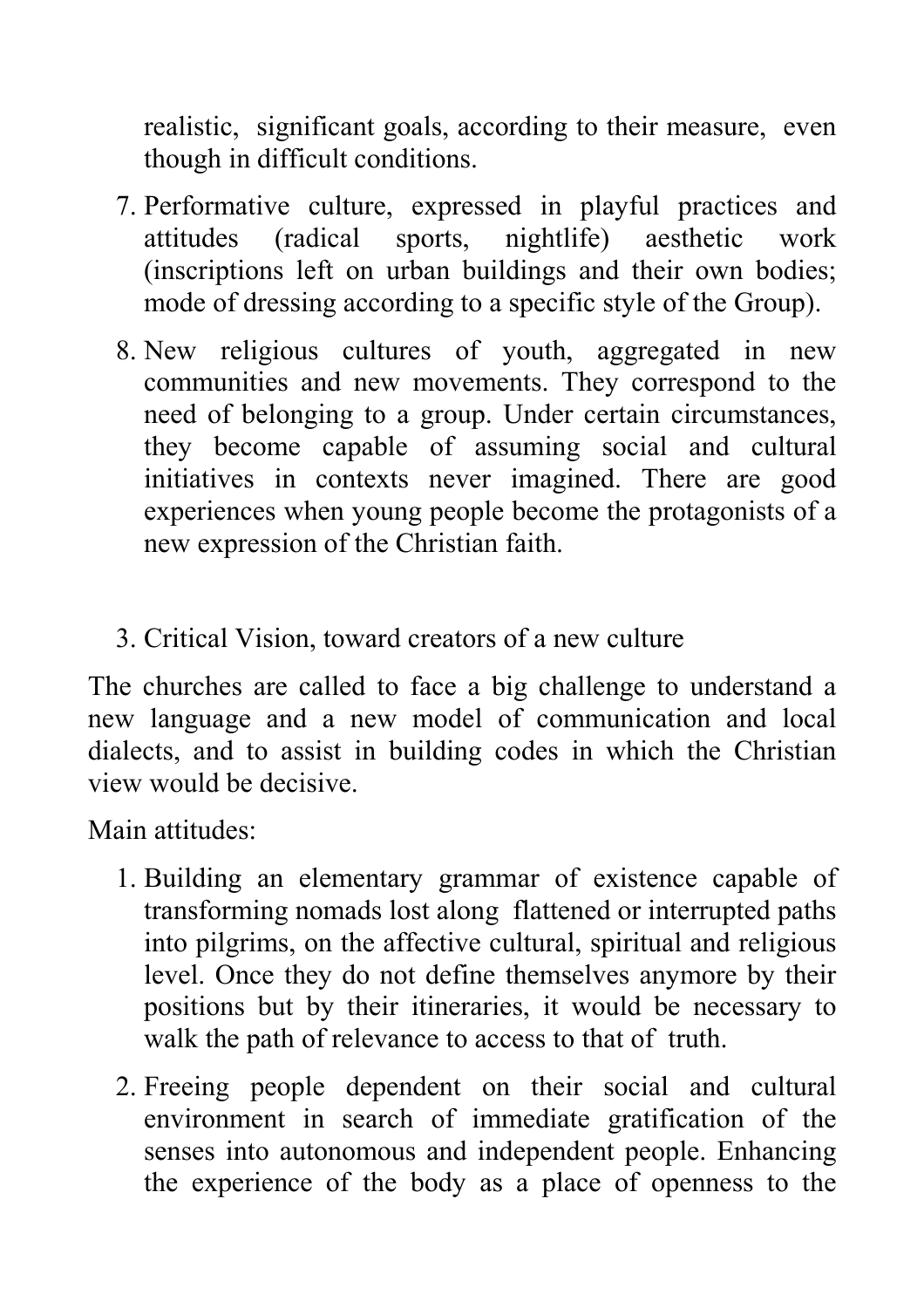Christian message. Helping to overcome the nostalgia of the patterns of the past that are sometimes radical, searching for typical modalities for today, and offering answers to the question, although widespread and disturbed for meaning and hope.

- 3. Offering training to provide an order to the vast amount and diversity of information, in order to create references and referrals and overcoming their fear of the future. Offering content that allows the comparison, sharing and the making of decisions on proposals.
- 4. Understanding the desire of community life, sought through membership in bands and small tribes, and creating living spaces of a pure, unselfish love, attentive to the promotion of the good of all. Walking together with the youth, sharing joys and concerns, creating group networks that can collect affinity in a strong social relationship.
- 5. Accommodating the yearning of youth for the prophetic dimension of the Gospel, recognizing their denunciation of hypocrisies, and simulations of inconsistencies, without fearing the familial or religious social proscription, and nurturing the hope that frees from shallowness and apathy and commits to social justice, to ecological causes and movements promoting the overcoming of prejudices.
- 6. Faced with a culture of continuous communication, communicating our experience, our love and esteem, life projects, making them available and open to experience, with a boldly innovative concrete presence, entering symbolic territories open to connectivity.
- 7. Poetry and art, currently confined to the periphery of the denotative platform serve to pass on to evocation and invention, with games of freedom and responsibility, with a